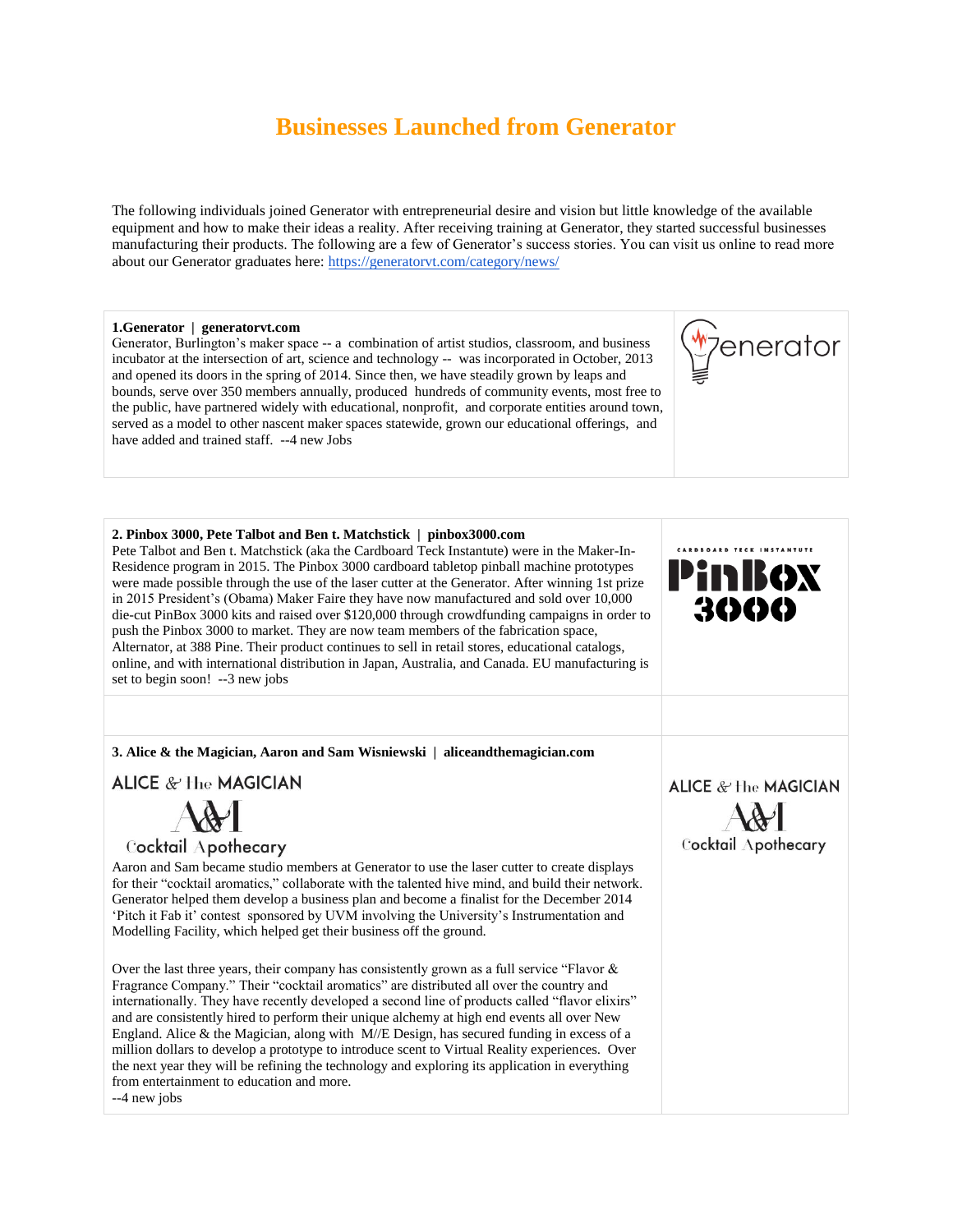### **4. M//E Designs, Matt Flego & Erik Cooper | mattanderikdesign.com**



Matt Flego was the first volunteer and studio member and was instrumental in helping build out the space and establish the community culture. Generator created a fertile environment for networking as well as access to prototyping tools and equipment. They were able to build a client base by providing design, prototyping services and custom fabrication to local designers and inventors. Now their line of furniture, Queen City Furniture, is sold throughout Vermont and NYC and is available through the national retailer Room & Board. They started a local coworking and fabrication space called Alternator, which offers Generator graduates access to small scale manufacturing.

--3 new jobs

## **5. River Slate Co., Connie Lisle | riverslateco.com**

Connie received a 4 month membership as a retirement gift from her colleagues at a local high school. She used this opportunity to learn to use the laser cutter and soon begin laser etching her son's bird illustrations onto green slate. Over the next two years, Connie was able to explore product development at Generator to see if this business would be marketable and sustainable. Eventually she needed to buy her own laser cutter in order to meet the increasing demand for her work. Her slate coasters, cheese plates and trivets are carried by a wide variety of retailers in Vermont, in addition to creating custom designs for corporate logos and wedding gifts. You can find Connie's products at: Stowe Mountain Resort, Trapp Family Lodge, Mad River Glen, Green Mountain Coffee Roasters, Von Trapp Brewery, Mount Snow Ski, Cabot Cheese and Bridgeside Home in Waterbury. --1 new job

## **6. ABD Designs, Alix Klein | alixandrabarron.com**

Alix Klein was one of the first volunteer members as well as elected as a community ember to the Board. She started using the laser cutter to produce her jewelry designs using recycled bicycle inner tubes. She now has 44 wholesale accounts across the country and is manufacturing her jewelry locally so that she can devote more time to building wholesale accounts and creating new design lines. ABD Designs is reaching national recognition with features in Forbes.com and Bicyclingmag.com

--2 new jobs

#### **7. Upstream Ag | upstreamag.com**

Upstream is engaged in the design and production of next generator machinery – tools, apps, and tutorials for the small farm. Rob Rock, owner of Pitchfork Farms in the Intervale, has been coming to Generator over the winter months since our beginning. Rob uses Generator tools to design and build ingenious custom farm equipment for the small scale, high value added organic farmer – initially to support his own business and then, after coming to Generator, to support other small farms in Vermont. Meet the maker: https://www.youtube.com/watch?v=hgJ-NPLANA[8http://bit.ly/upstream-ag](http://bit.ly/upstream-ag)

--1 new job





HANDCRAFTED IN VERMONT



Alixandra Barron Designs Durable Elegance